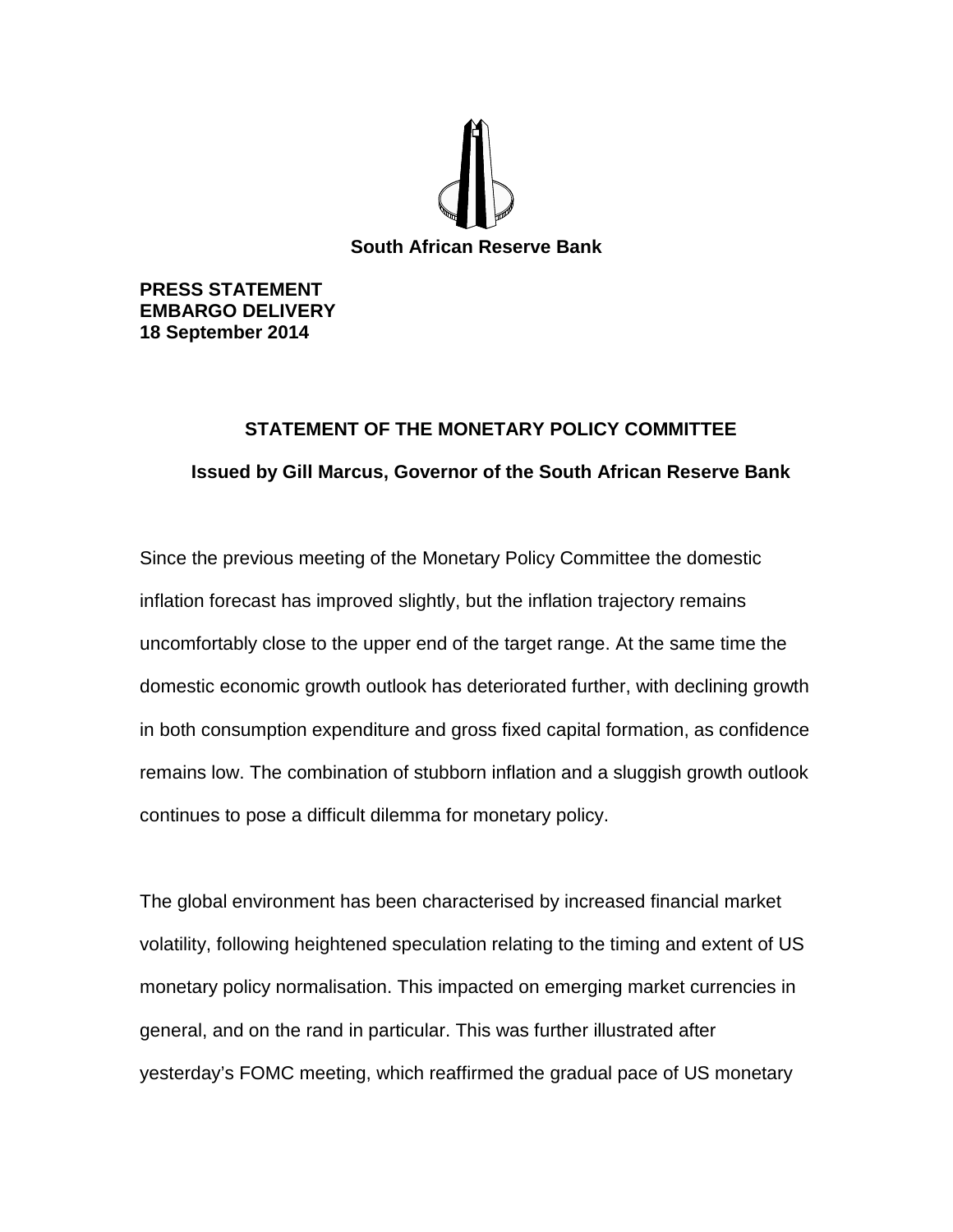policy normalisation, and its data dependent nature. However, despite increased political instability and significant risks in a number of regions, the international oil price has declined along with continued weakness in global food prices, contributing to a more benign global backdrop for the domestic inflation outlook.

The year-on-year inflation rate as measured by the consumer price index (CPI) for all urban areas surprised on the upside at 6,4 per cent in August, having measured 6,6 per cent and 6,3 per cent in June and July 2014 respectively. The higher turnout was mainly due to higher-than-expected food prices, which had been anticipated to continue their recent downward trend. Downward pressure was exerted by petrol prices which increased by 5,8 per cent, down from 8,3 per cent in July. The categories of food, housing utilities and transport together accounted for 3,8 percentage points of the inflation outcome in August, unchanged from the previous month. Core inflation, which excludes food, petrol and electricity, increased to 5,8 per cent, from 5,7 per cent in July, driven mainly by the impact of the weaker exchange rate on some goods categories.

Administered price inflation excluding petrol measured 6,5 per cent, up from the 6,4 per cent in July. The headline producer price inflation for final manufactured goods, which reached a recent high of 8,8 per cent in April, measured 8,1 per cent and 8,0 per cent in June and July respectively, driven in part by lower agricultural product inflation.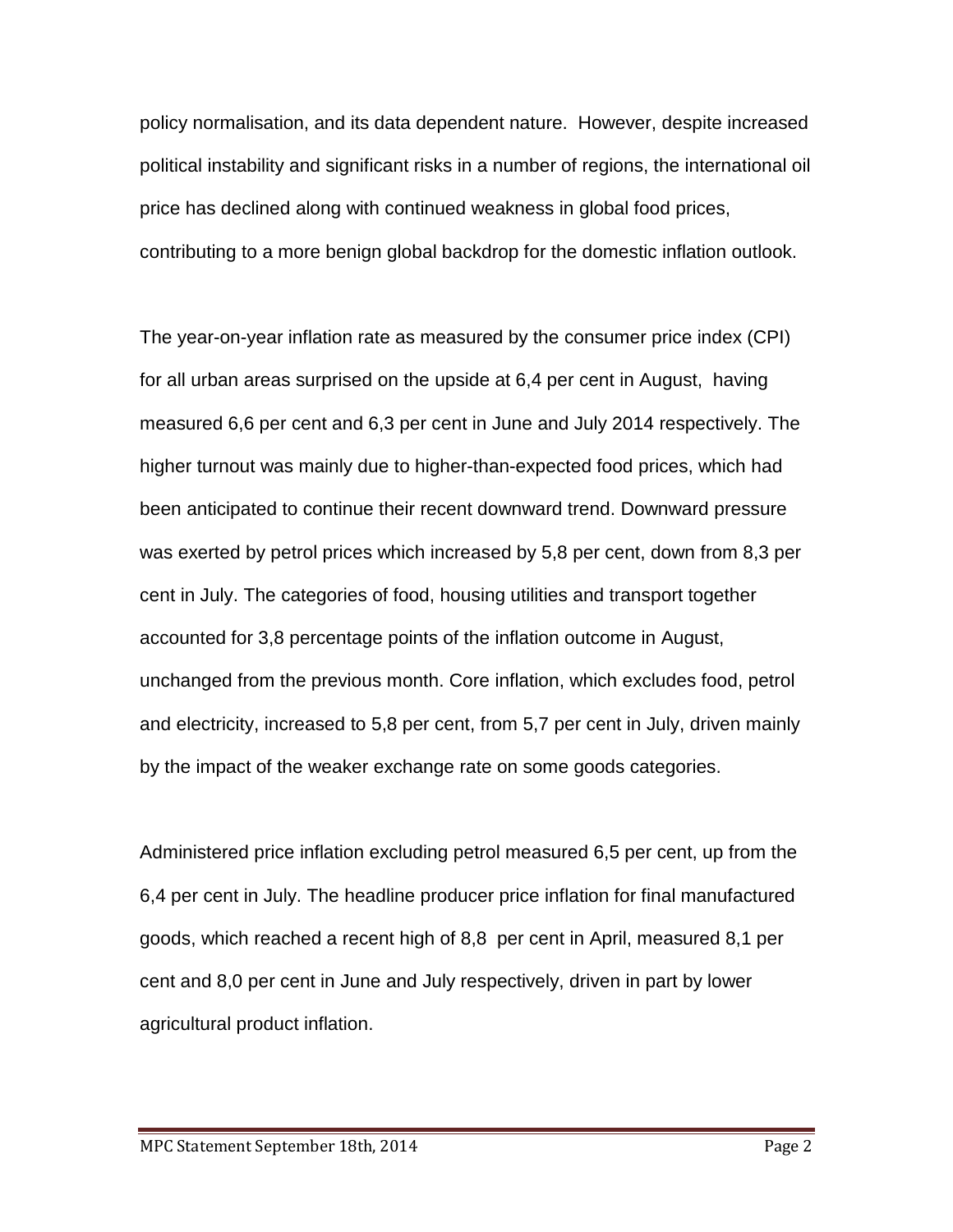The Bank's forecast of headline inflation is slightly more favourable than that presented at the previous meeting, mainly a result of lower expected food and petrol price pressures. Whereas for some time inflation had been forecast to peak at an average of 6,6 per cent in the fourth quarter of this year, the peak now appears to have occurred in the second quarter, at an average of 6,5 per cent. Inflation is now expected to average 6,2 per cent in 2014, compared with 6,3 per cent previously, and 5,7 per cent in 2015, (5,9 per cent previously), and to return to within the target range in the first quarter of 2015 instead of the second quarter as previously forecast. The inflation forecast for 2016 increased to 5,8 per cent from 5,6 per cent, mainly as a result of the revised electricity price assumption following the review of Eskom tariffs by Nersa. The revised assumption makes provision for electricity price increases of 11,6 per cent from July 2015 and again from July 2016.

The forecast for core inflation is unchanged at an average 5,6 per cent and 5,7 per cent in 2014 and 2015 respectively, reaching a peak of 5,8 per cent in the first quarter of 2015, and moderating to 5,5 per cent in 2016. As before, the MPC sees the risks to the headline inflation forecast to be skewed to the upside, with possible renewed pressure coming from the exchange rate.

Inflation expectations, as reflected in the survey conducted by the Bureau for Economic Research at Stellenbosch University in the third quarter of 2014, have again remained more or less unchanged, and anchored at around the upper end of the target range. Inflation is expected to average 6,2 per cent in 2014 and 6,1 per cent and 6,0 per cent in 2015 and 2016 respectively. As usual, there is a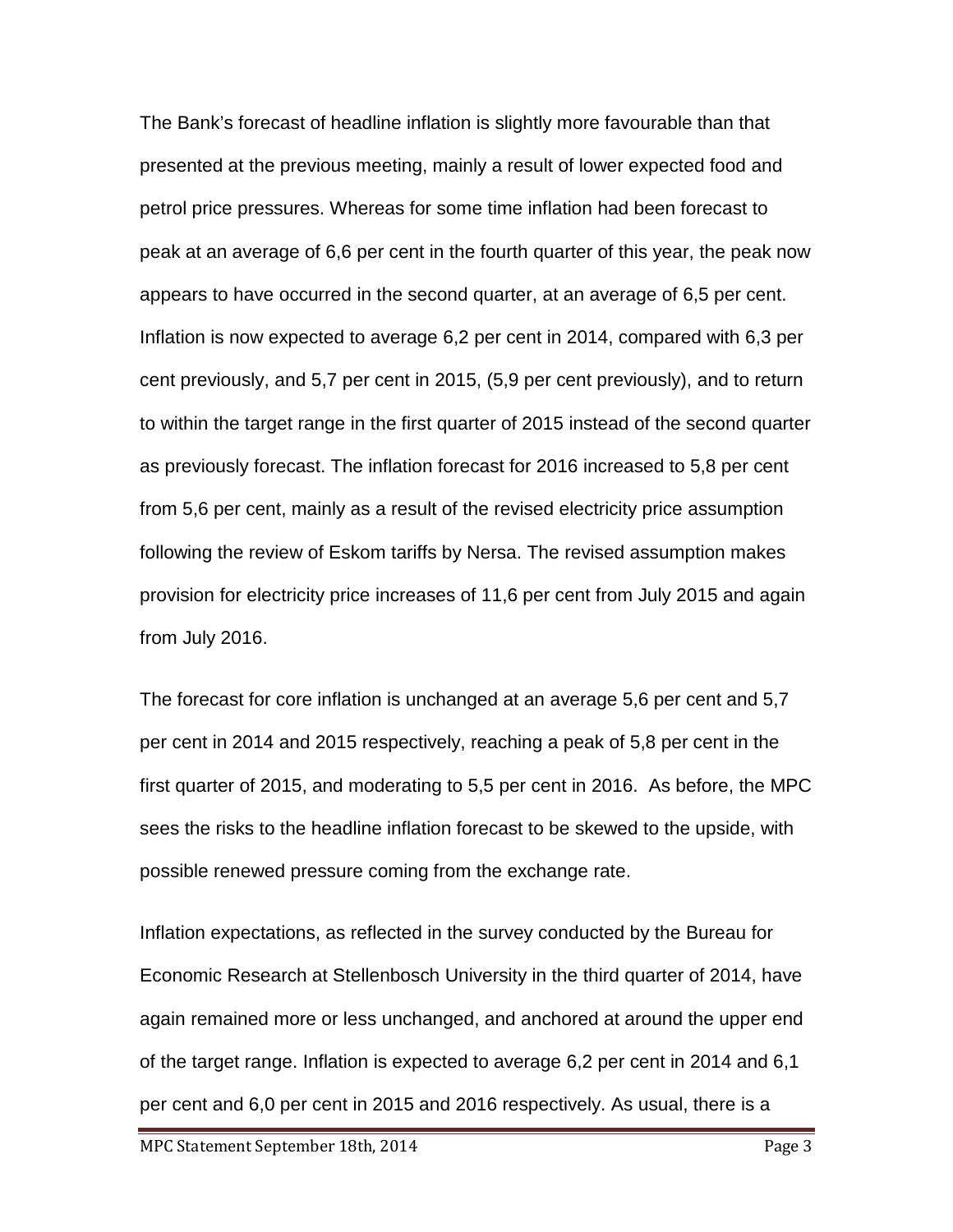fairly wide dispersion of expectations between the different categories of respondents. While business people expect inflation to average 6,4 per cent in 2015 and 2016, analysts' expectations average 5,7 per cent and 5,4 per cent. Expectations of trade unionists are for 6,2 per cent in both years, and all categories of respondents expect inflation in the current year to average 6,2 per cent. Household inflation expectations for 2014 remained unchanged at 6,3 per cent.

The global growth recovery remains asynchronous amid sustained improvements in the US and UK, and deteriorating prospects in the Eurozone and Japan. Although growth in the US is not expected to exceed the 2,2 per cent achieved in 2013, this is mainly a result of the contraction during the first quarter of this year. Real output growth of 4,2 per cent was recorded in the second quarter of 2014, and consensus forecasts are for growth rates of around 3 per cent in the next two quarters. Similar growth rates are expected in 2015. At the same time the unemployment rate has been declining at a faster pace than previously anticipated. While the growth outlook for the UK remains positive, possible downside risks could emerge should Scotland vote for independence from the United Kingdom.

Growth in the Eurozone has remained weak, with the German economy also under pressure following a contraction in the second quarter. Sanctions on Russia are expected to be an additional constraint affecting the Eurozone's growth outlook. Although the Japanese economy appears to be recovering from the VAT-induced slump in the second quarter, the recovery looks fragile.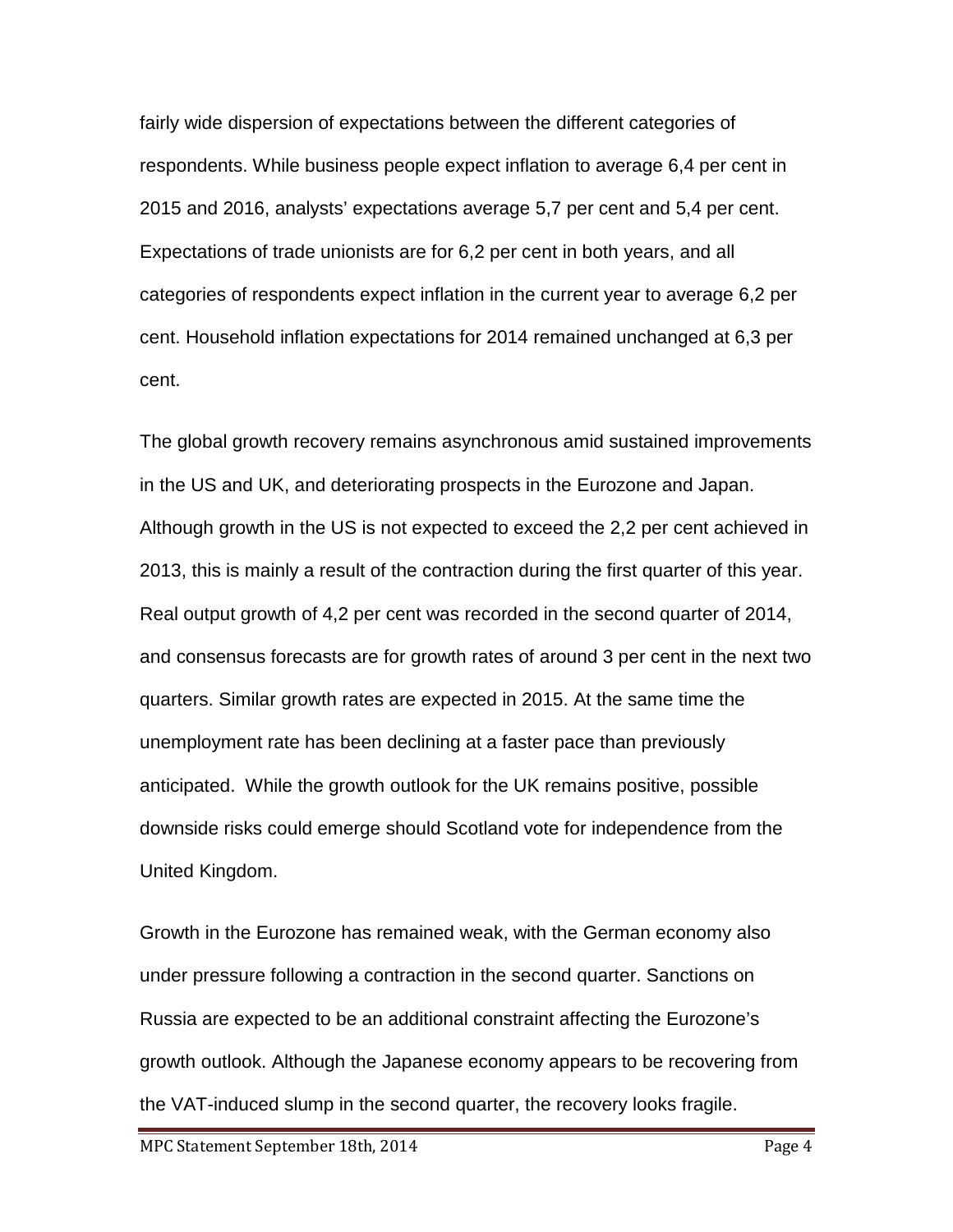While emerging Asia appears to be benefiting most from the US recovery, emerging markets generally are facing increasing headwinds. Signals coming out of China continue to be mixed, amid a sharp slowdown in industrial production in August. Latin American economies also face a challenging outlook, particularly in Argentina, Venezuela and Brazil, which is currently experiencing a technical recession. Growth in sub-Saharan Africa is expected to remain relatively strong, although commodity producers may be adversely affected by lower commodity prices and possible spillover effects from the Ebola outbreak.

There is a continued absence of significant upside global inflation risks, despite pressures experienced in some emerging markets. The various indicators of US inflation remain well contained below the 2 per cent level, while the fear of deflation in the Eurozone persists. Declining international oil and food prices, along with a number of other commodity prices, are expected to reinforce the current benign global inflation environment.

The divergent growth outlooks in the advanced economies are likely to be the main drivers of monetary policy developments. The UK is expected to tighten monetary policy early next year. The stronger performance of the US labour market has led to heightened speculation that normalisation may begin earlier than previously anticipated. These expectations resulted in an appreciation of the US dollar against most currencies, as well as rising long-term US Treasury yields ahead of yesterday's FOMC meeting. At yesterday's press conference the FOMC Chair reaffirmed the view that policy normalisation will occur gradually, but is contingent on no surprises to employment growth or inflation in either direction.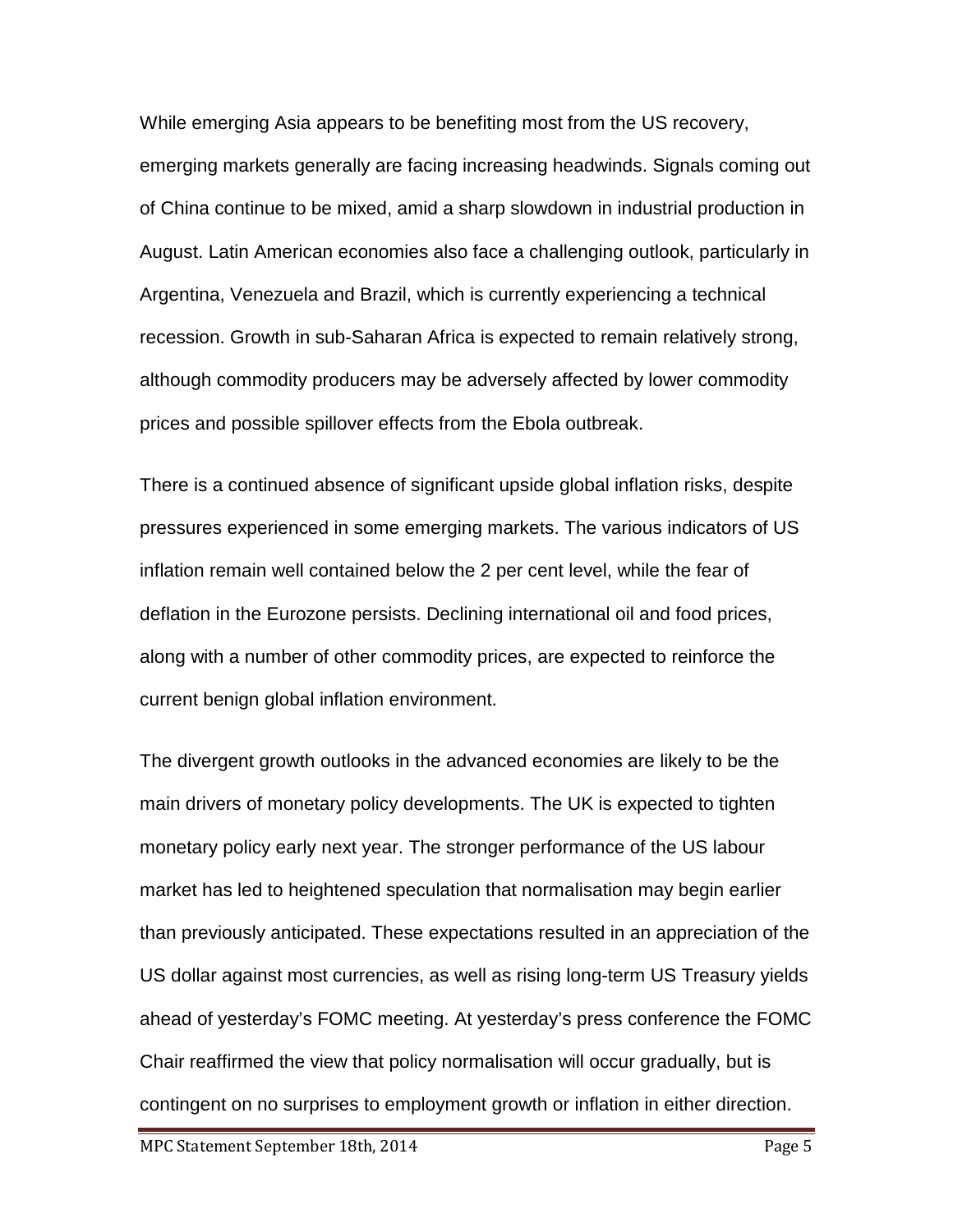The data dependent nature of the forward guidance means that changes in the outlook for inflation, unemployment and growth are likely to lead to bouts of global financial market uncertainty in advance of FOMC meetings in the coming months.

At the same time, however, the ECB has loosened monetary policy and has indicated its willingness to embark on some form of quantitative easing should this be necessary. Monetary policy is also expected to remain accommodative for some time in Japan. Since the previous meeting of the MPC, policy rates have been reduced in the Eurozone, Israel, South Korea, Chile and Hungary, and increased in Russia and New Zealand.

Following a few weeks of relative stability, the rand exchange rate weakened in the past few days in response to US dollar strength, as well as the widening deficit on the current account of the balance of payments to 6,2 per cent of GDP. Since the previous meeting of the MPC, the rand initially traded in a range of R10,50 and R10,75 against the US dollar, but has weakened since early September reaching a low of R11,07. On a trade-weighted basis, however, the rand depreciated by 0,4 per cent, having appreciated against the euro and the British pound. The rand is expected to remain sensitive to changes in sentiment regarding possible changes in US policy which will affect the appetite for emerging market assets generally, as well as to possible impacts from geopolitical risks and domestic factors.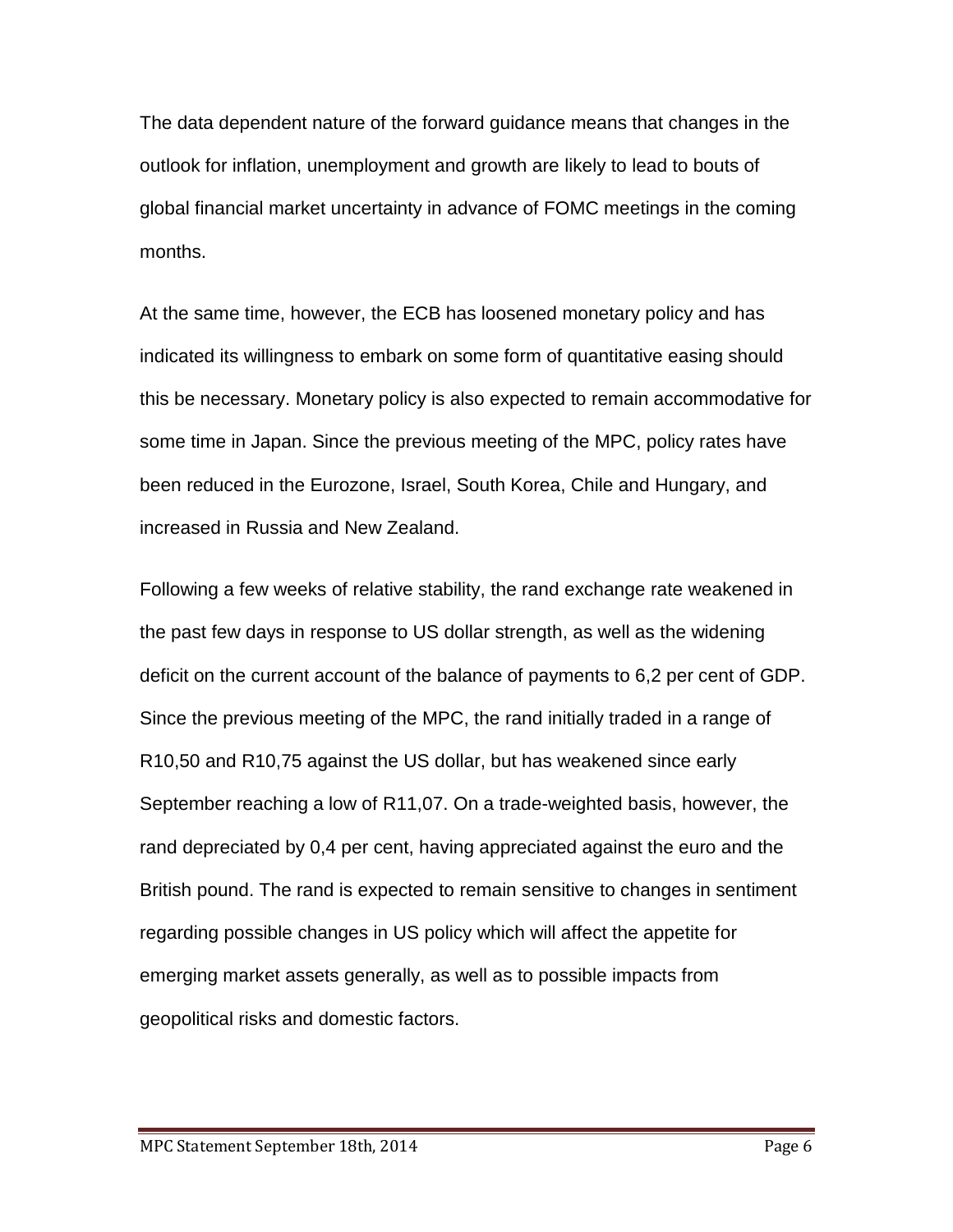Since the previous MPC, non-residents have been net sellers of bonds to the value of R29,3 billion, but this has been offset in part by net purchases of equities to the value of R16,2 billion over the same period. Year to date there have been net outflows of bonds and equities to the value of R6,3 billion. These trends indicate that financing of the current account through portfolio inflows is likely to become increasingly challenging.

The current account deficit in the second quarter of 2014 was wider than generally expected by the markets, following the 4,5 per cent of GDP recorded in the first quarter. This widening was a result of increased dividend outflows, lower dividend inflows following a large once-off inflow during the first quarter, and weak export growth, impacted to some extent by the platinum strike. Export growth in the third quarter is expected to remain constrained by the slow return to full capacity production by the platinum mines and the strike in the steel and engineering sector in July, which had significant spillover effects on the manufacturing sector in general. The current account is anticipated to narrow gradually over time.

The domestic economic growth outlook remains weak following growth rates of -0,6 per cent and 0,6 per cent in the first and second quarters of the year respectively. These growth rates are well below potential output growth and indicative of a widening output gap. Partly as result of this outcome, as well as the expected impact of the metal workers strike in July, the Bank's forecast for GDP growth for 2014 has been revised down further to 1,5 per cent, from 1,7 per cent previously, with the risks still assessed to be on the downside. The forecasts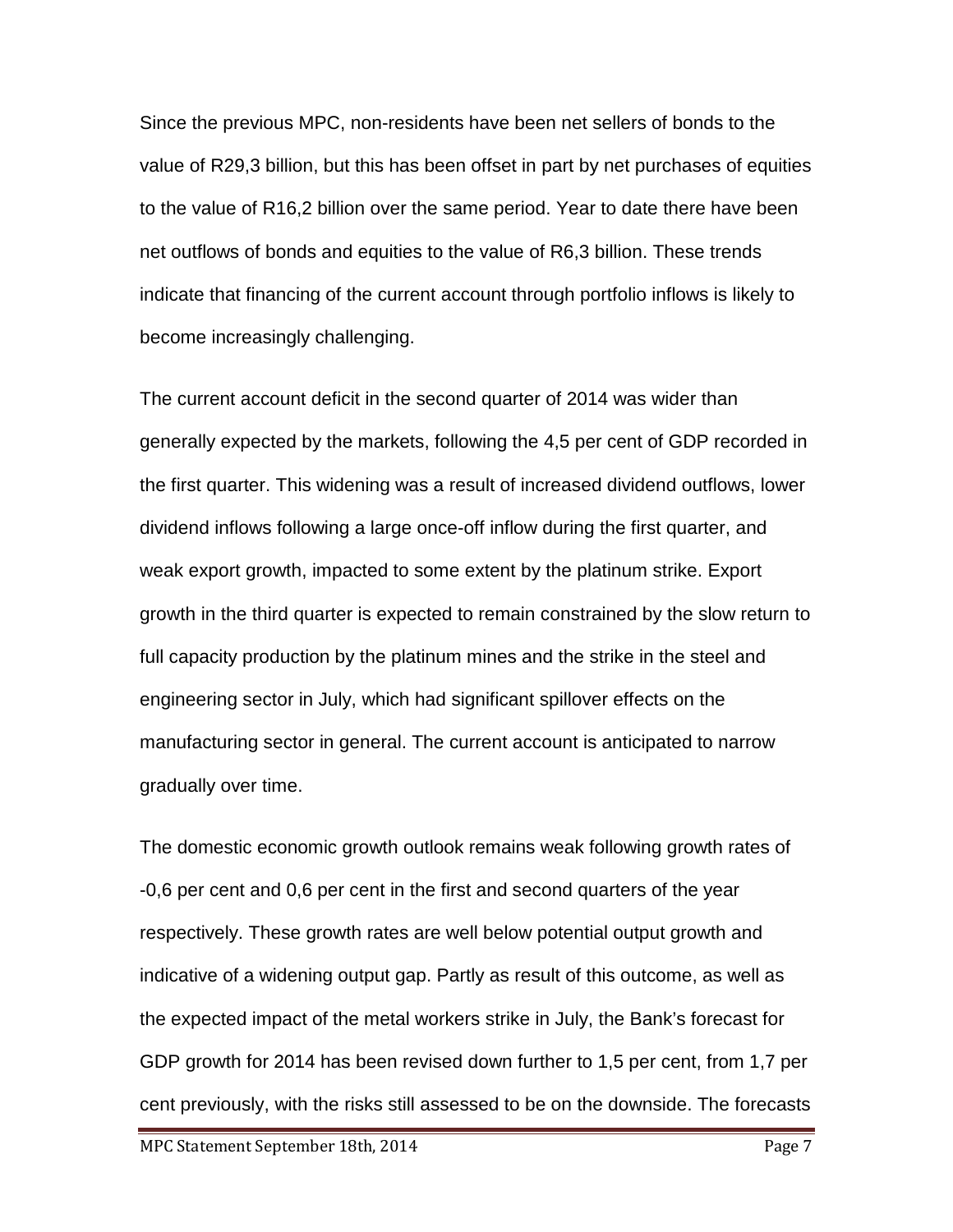for both 2015 and 2016 have been revised down by 0,1 percentage points, to 2,8 per cent and 3,1 per cent respectively. The Bank's leading indicator of economic activity continues to trend sideways, consistent with a subdued growth outlook. Business confidence, as reflected in the RMB/BER business confidence index, remains negative despite a five index point increase to 46 in the third quarter. Adding to prevailing concerns are indications from Eskom that electricity supply constraints may be more severe and endure for longer than previously expected.

The near-term outlook for mining remains subdued, with platinum production not expected to return to full capacity before the end of the year. In July, mining production recorded a broad-based year-on-year decline of 7,7 per cent, but a 0,9 per cent increase on a month-to-month basis. Manufacturing output declined significantly in July, recording year-on-year and month-to-month contractions of 7,9 per cent and 5,4 per cent respectively, largely due to the impact of the fourweek strike in the steel and engineering sub-sector. Capacity utilisation in the sector declined from 82,1 per cent in the first quarter of 2014 to 80,6 per cent in the second quarter. More positively, the Kagiso PMI reflected some improvement in sentiment in August, with the index rising 3,1 index points to 49, marginally below the neutral level, while the construction sector has recorded growth rates of 5 per cent in the first two quarters of the year.

Growth prospects have been constrained by the weakening trend in gross fixed capital formation which grew at an annualised rate of 0,5 per cent in the second quarter. Real fixed capital expenditure by both the public corporations and the private sector contracted during the quarter. Of particular concern is the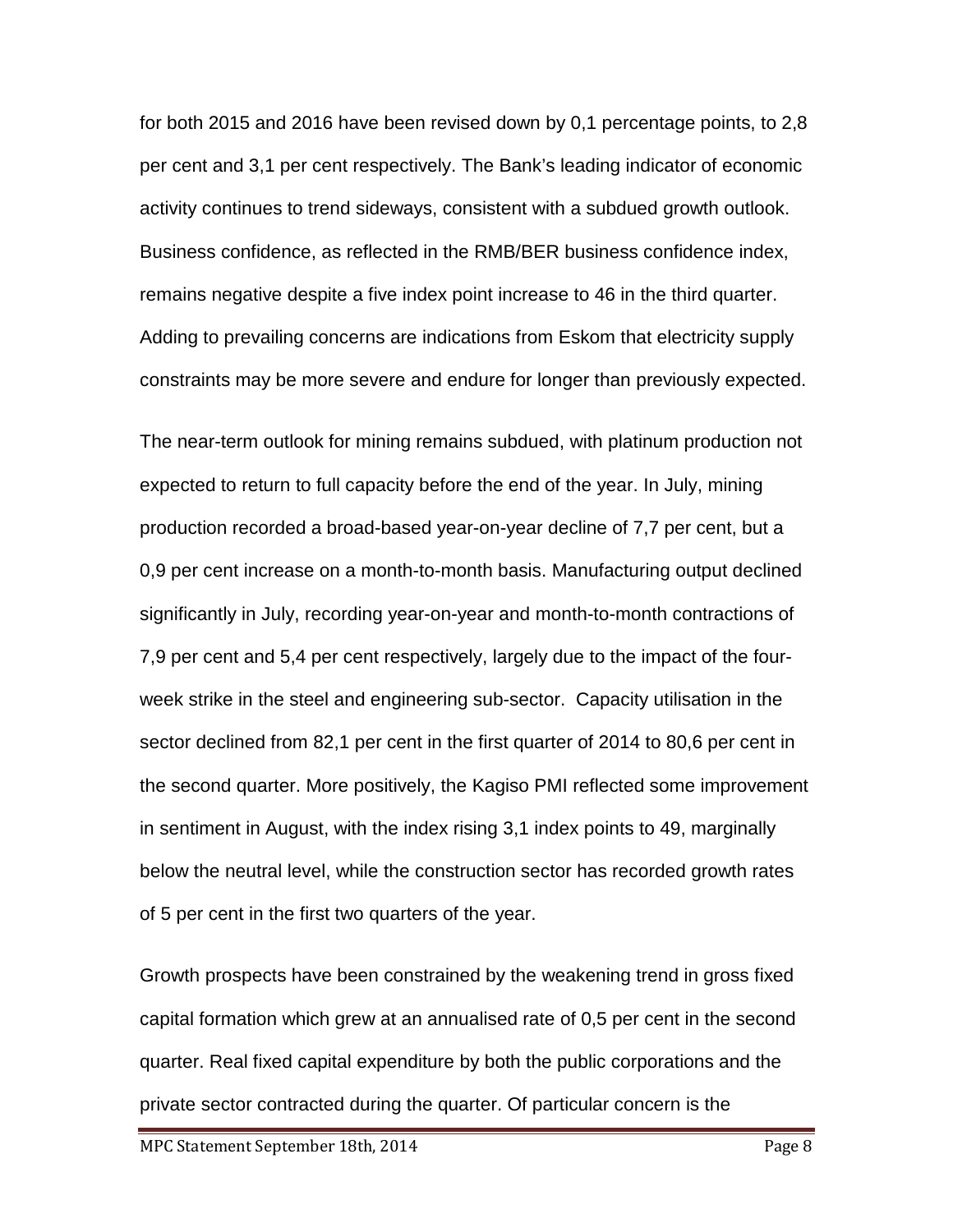continued downward trend over the past three quarters in private sector investment, despite higher capital outlays in the manufacturing sector. This has been reflected in the continued slow pace of employment creation in the private sector and the rise in the unemployment rate to 25,5 per cent in the second quarter of 2014.

Consumption expenditure by households also continued its moderating trend which began in the first quarter of 2012, amid declining real disposable income growth. Annualised growth of 1,5 per cent was recorded in the second quarter of 2014. The slowdown was particularly marked in the durable and semi-durable goods categories, probably impacted by the prolonged strikes in the mining and manufacturing sectors. Retail trade sales contracted by 0,9 per cent in June on a month-to-month basis, but increased by 1,2 per cent in July, higher than generally expected. Wholesale trade sales contracted by 5,2 per cent month-tomonth in July, and by 4,6 per cent year-on-year. Domestic vehicle sales have also slowed. Given the above, somewhat surprisingly the FNB/BER consumer confidence index increased from -6 to +4 in the second quarter.

Trends in credit extension to households are consistent with the weak growth in household consumption expenditure, showing a further divergence between credit extension to households and to the corporate sector. Growth in total loans and advances over the year measured 9,7 per cent in July, with lending to the corporate sector increasing by 17 per cent, and to households by 4,1 per cent. The latter reflects continued sluggish growth in mortgage credit extension and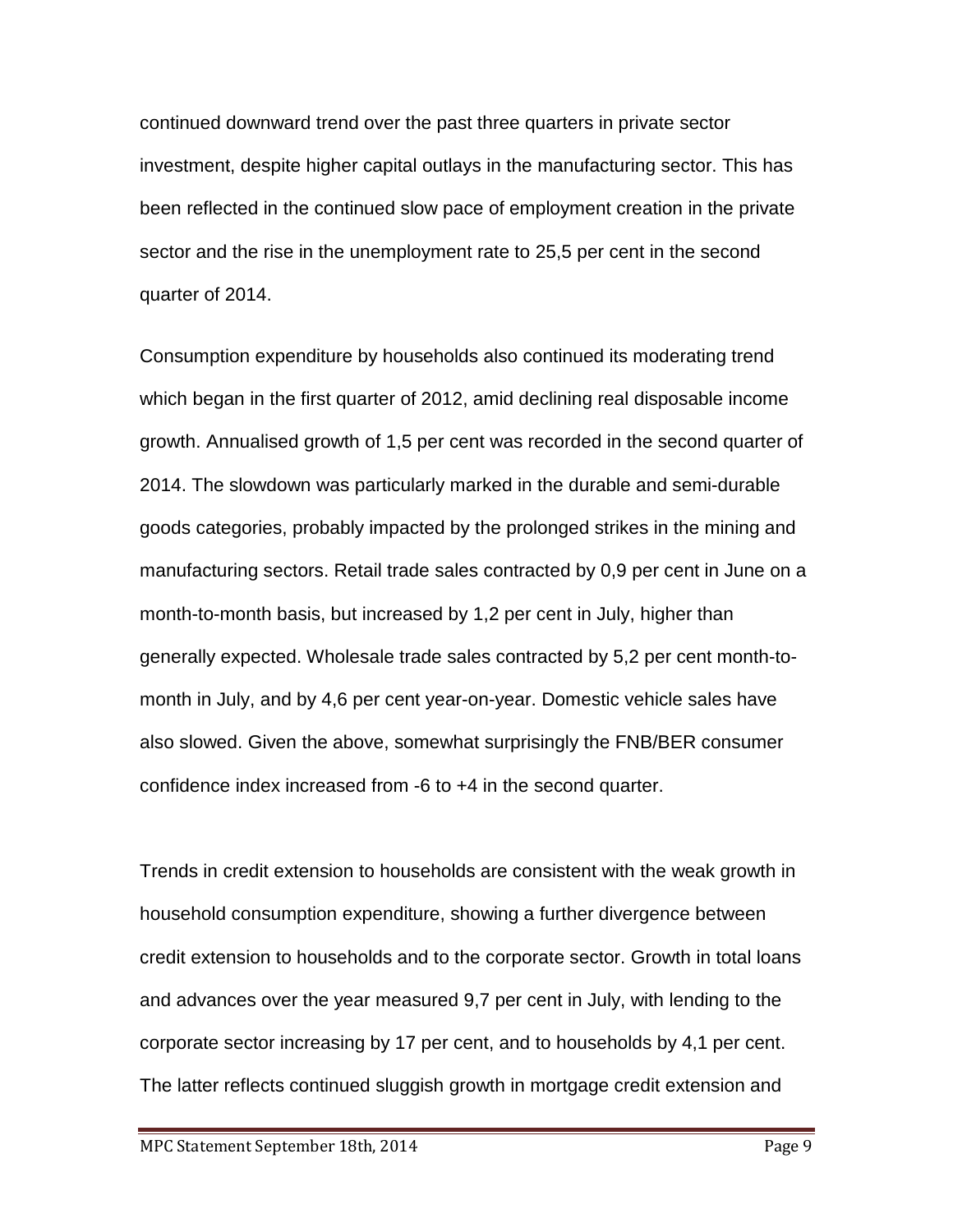tighter credit criteria for unsecured lending in particular. Twelve-month growth in general loans to households, which is mainly unsecured lending, reached a low of 0,2 per cent in July, while growth over three months exhibited an annualised contraction of 2,5 per cent. This decline is across all income groups, but more pronounced at the lower levels. A positive development is that household debt to disposable income moderated from 74,4 per cent in the first quarter to 73,5 per cent in the second quarter.

Growth in corporate sector borrowing during the first half of the year was dominated by the agricultural sector, electricity supply (renewable energy projects) as well as wholesale and retail trade sectors. The cost of bank funding appears to have increased recently as a result of changed regulatory requirements relating to the implementation of Basel III, the impact of the bail-in of certain African Bank Limited creditors and the consequent rating action by Moody's Investor Service, all of which could result in tighter funding conditions.

No new wage and unit labour cost data have been released since the previous meeting of the MPC, although settlements in the steel and engineering sector and the clothing sector have been well above current and expected inflation rates. The MPC remains concerned about the apparent delinking of wage demands and some wage settlements from underlying inflation and productivity growth trends, as well as the possible impact of forthcoming wage negotiations, including in the public sector. These concerns relate to settlements at all levels,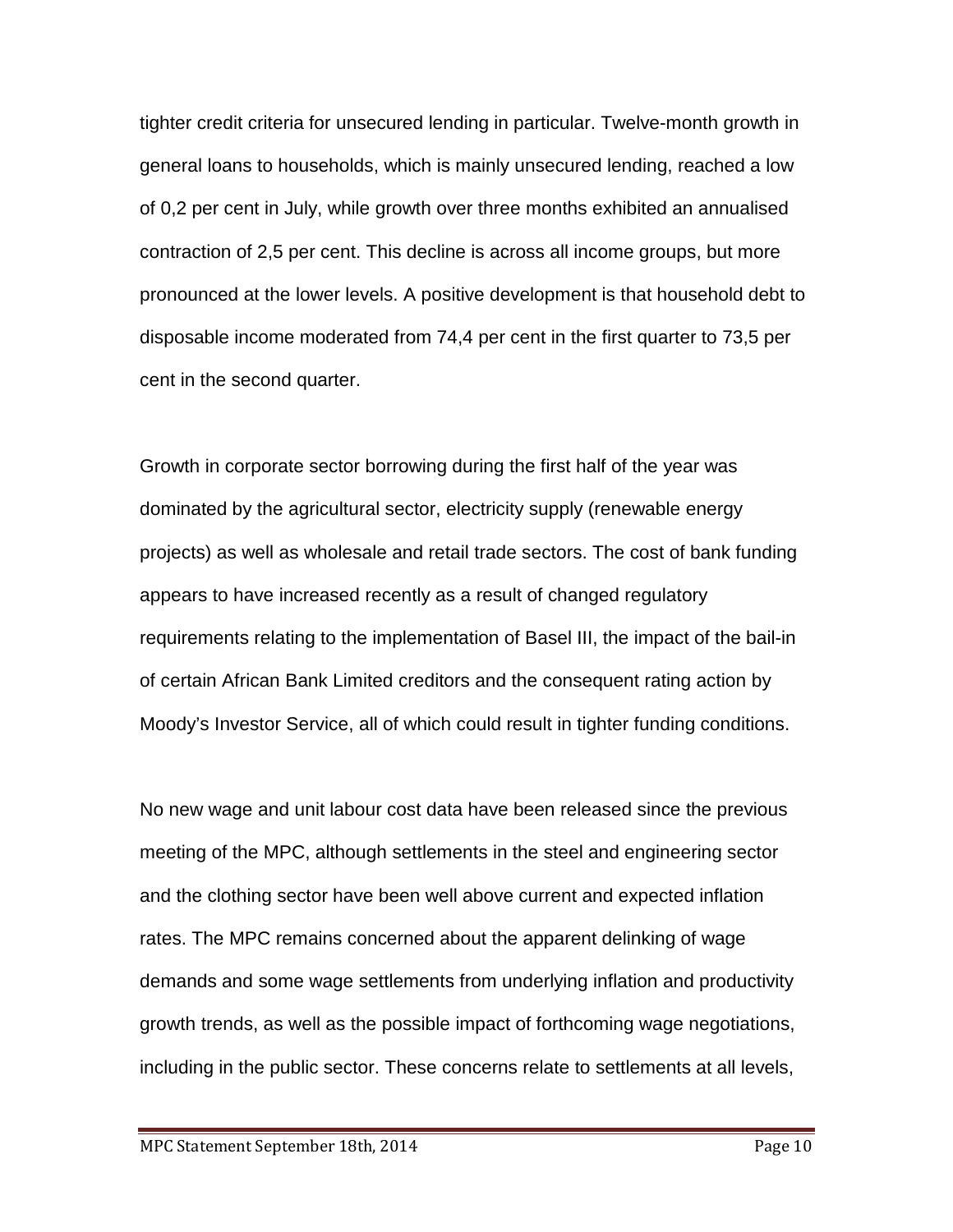including executive pay. Excessive wage settlements could have adverse impacts on employment, inflation, the general competitiveness of the economy and the profitability and viability of small businesses in particular.

Notwithstanding the 9,5 per cent increase in July, food price inflation is expected to slow over the coming months. Pipeline pressures from agricultural prices continue to moderate following sharply lower maize prices since March, while manufactured food price inflation declined to 8,5 per cent in July compared with 9,5 per cent in April. International food prices, as reflected in the FAO international food price index, declined for the fifth consecutive month in August in response to positive maize and wheat supply conditions. These developments are expected to impact favourably on domestic consumer prices, although base effects are likely to interrupt the declining year-on-year trend in the final months of the year.

International oil prices declined in recent weeks, having traded in a range of between US\$105-US\$114 per barrel for the year to the end of July. Since August, the price has fallen below this range and is currently trading at around US\$98 per barrel. This is despite rising tensions and instability in the Middle East and conflict in the Ukraine, events that in the past would likely have resulted in an oil price spike. As a result of this lower price, the domestic petrol price was reduced by 67 cents per litre in September, having been unchanged in August. At this stage there is an average over-recovery on the petrol price due to the lower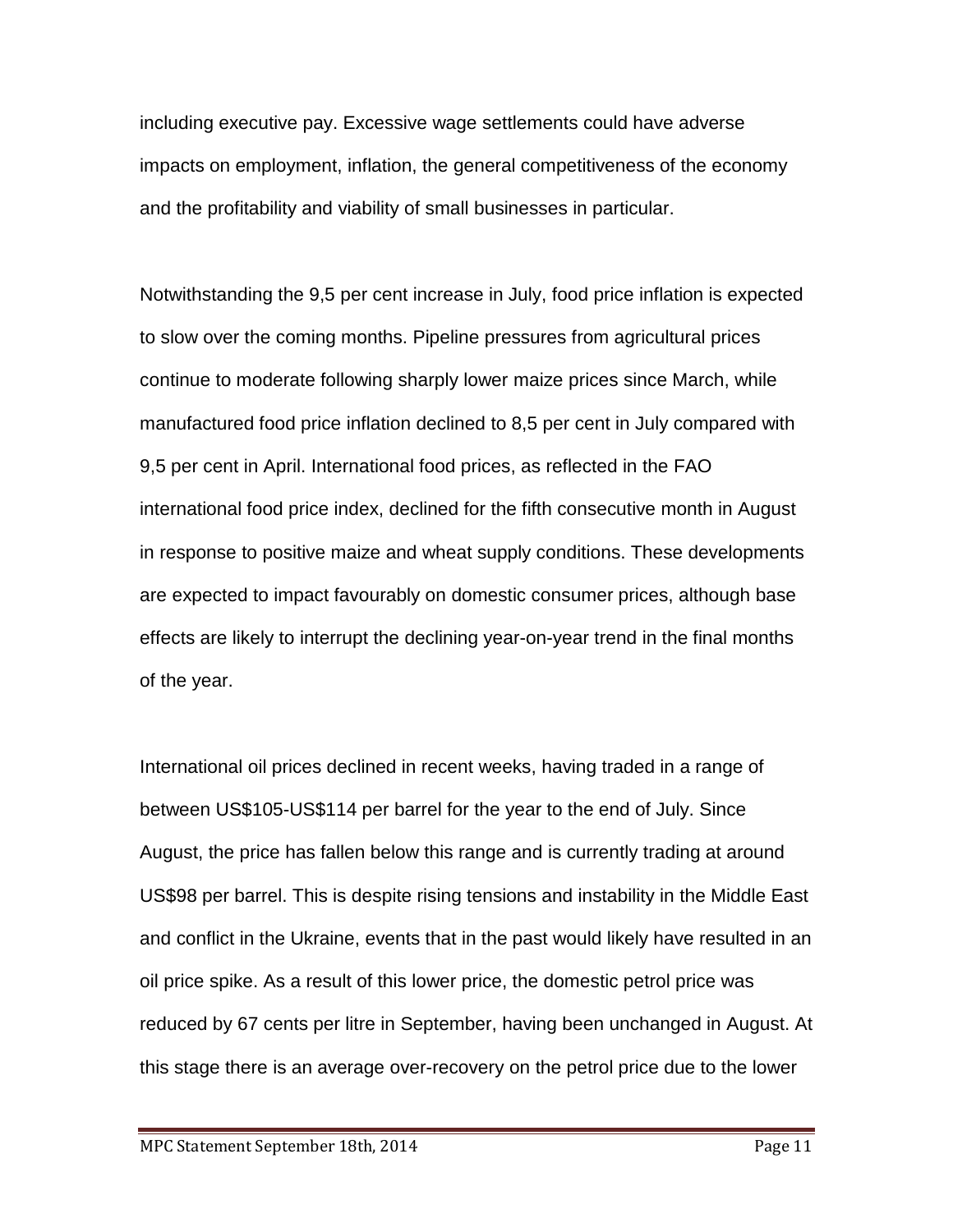international price, but the favourable impact is being partially offset by continued rand weakness.

Despite the slight near-term improvement in the inflation outlook and the relatively stable inflation expectations, the MPC is concerned that the forecast remains uncomfortably close the upper end of the target band. Given the upside risks to the forecast, the proximity to the upper end of the band makes the inflation outcomes highly vulnerable to changes in inflationary pressures.

A key upside risk is the exchange rate, which is vulnerable to the slow pace of adjustment to the current account deficit, as well as to the uncertainty surrounding the future path of monetary policy in the advanced economies. At this stage it is difficult to assess the extent to which normalisation of US monetary policy is already priced in to the rate.

The MPC remains concerned about the risks of a wage-price spiral, should settlements well in excess of inflation and productivity growth become the economy-wide norm. Such developments could also undermine South Africa's international competitiveness and delay the current account adjustment.

The deterioration in the longer term inflation trajectory relative to the previous forecast is a result of the revised tariff increases granted to Eskom by Nersa. The view of the Committee is that such relative price adjustments should not be reacted to automatically. However, while the focus of monetary policy should be